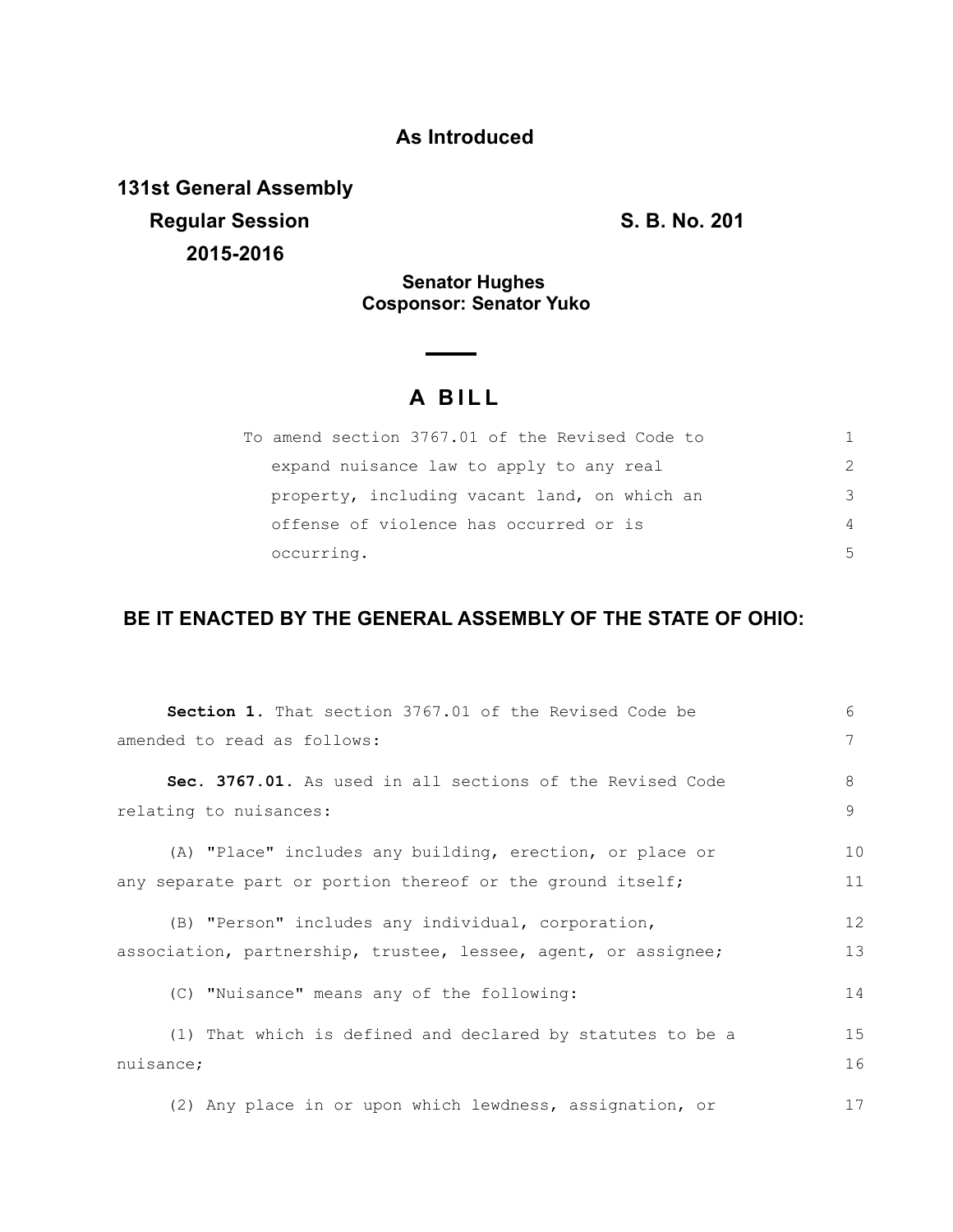#### **S. B. No. 201 Page 2 As Introduced**

prostitution is conducted, permitted, continued, or exists, or any place, in or upon which lewd, indecent, lascivious, or obscene films or plate negatives, film or plate positives, films designed to be projected on a screen for exhibition films, or glass slides either in negative or positive form designed for exhibition by projection on a screen, are photographed, manufactured, developed, screened, exhibited, or otherwise prepared or shown, and the personal property and contents used in conducting and maintaining any such place for any such purpose. This chapter shall not affect any newspaper, magazine, or other publication entered as second class matter by the postoffice department. 18 19 20 21 22 23 24 25 26 27 28 29

(3) Any room, house, building, boat, vehicle, structure, or place where beer or intoxicating liquor is manufactured, sold, bartered, possessed, or kept in violation of law and all property kept and used in maintaining the same, and all property designed for the unlawful manufacture of beer or intoxicating liquor and beer or intoxicating liquor contained in the room, house, building, boat, structure, or place, or the operation of such a room, house, building, boat, structure, or place as described in division (C)(3) of this section where the operation of that place substantially interferes with public decency, sobriety, peace, and good order. "Violation of law" includes, but is not limited to, sales to any person under the legal drinking age as prohibited in division (A) of section 4301.22 or division (A) of section 4301.69 of the Revised Code and any violation of section 2913.46 or 2925.03 of the Revised Code. 30 31 32 33 34 35 36 37 38 39 40 41 42 43 44

(4) Any real property, including vacant land, on which an offense of violence, as defined in section 2901.01 of the Revised Code, has occurred or is occurring. 45 46 47